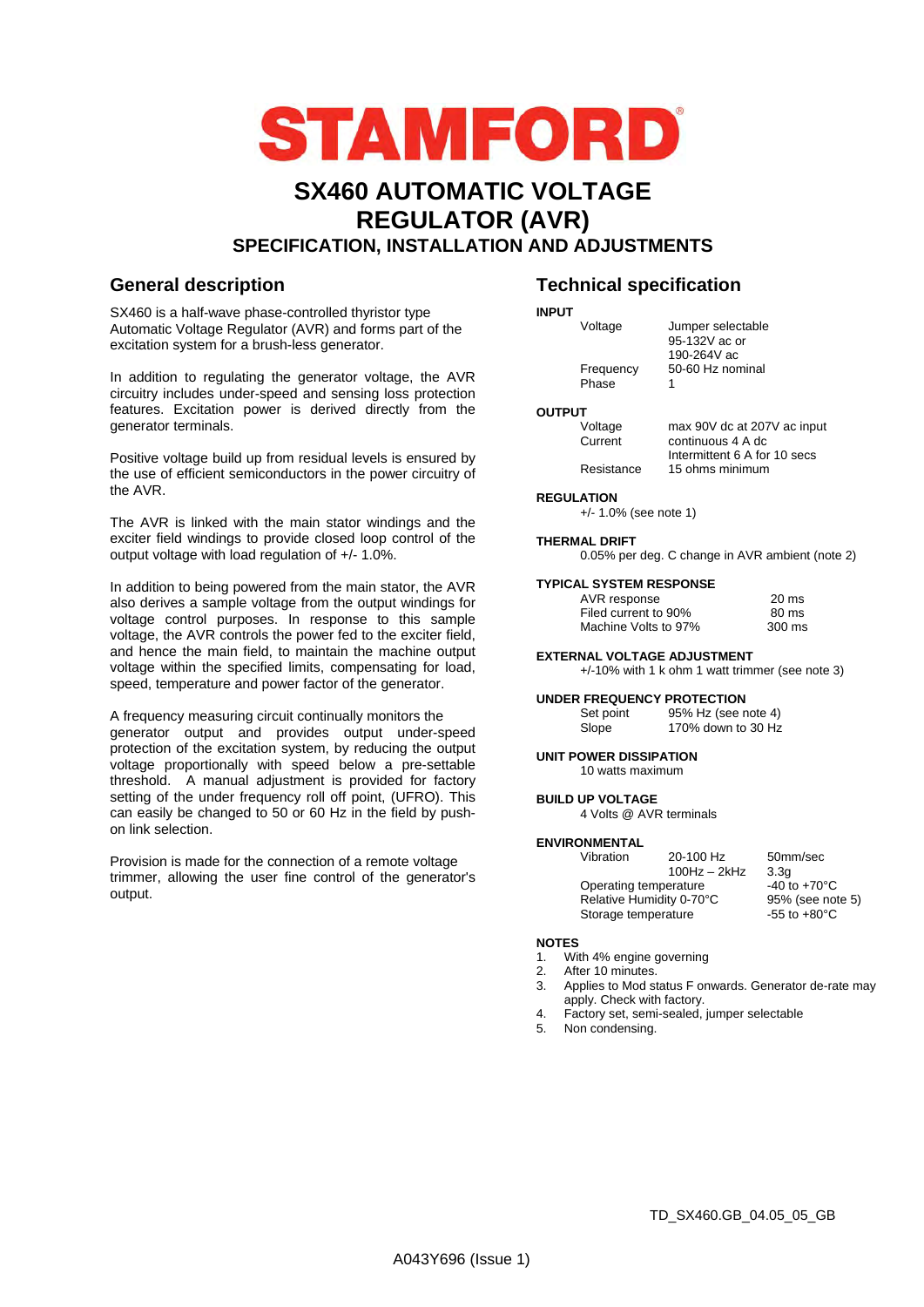# DESIGN DETAIL



The main functions of the AVR are:

Potential Divider and Rectifier takes a proportion of the generator output voltage and attenuates it. This input chain of resistors includes the range potentiometer and hand trimmer which adjust the generator voltage. A rectifier converts the a.c. into d.c. for further processing.

The Amplifier (Amp) compares the sensing voltage to the Reference Voltage and amplifies the difference (error) to provide a controlling signal for the power devices. The Ramp Generator and Level Detector and Driver infinitely control the conduction period of the Power Control Devices and hence provides the excitation system with the required power to maintain the generator voltage within specified limits.

The Stability Circuit provides adjustable negative ac feedback to ensure good steady state and transient performance of the control system.

The Low Hz Detector measures the period of each electrical cycle and causes the reference voltage to be reduced approximately linearly with speed below a presettable threshold. A Light Emitting Diode gives indication of underspeed running.

The **Synchronising circuit** is used to keep the Ramp Generator and Low Hz Detector locked to the generator waveform period.

The Low Pass Filter prevents distorted waveforms affecting the operation of the AVR.

Power Control Devices vary the amount of exciter field current in response to the error signal produced by the Amplifier.

Suppression components are included to prevent sub cycle voltage spikes damaging the AVR components and also to reduce the amount of conducted noise on the generator terminals.

The Power Supply provides the required voltages for the AVR circuitry.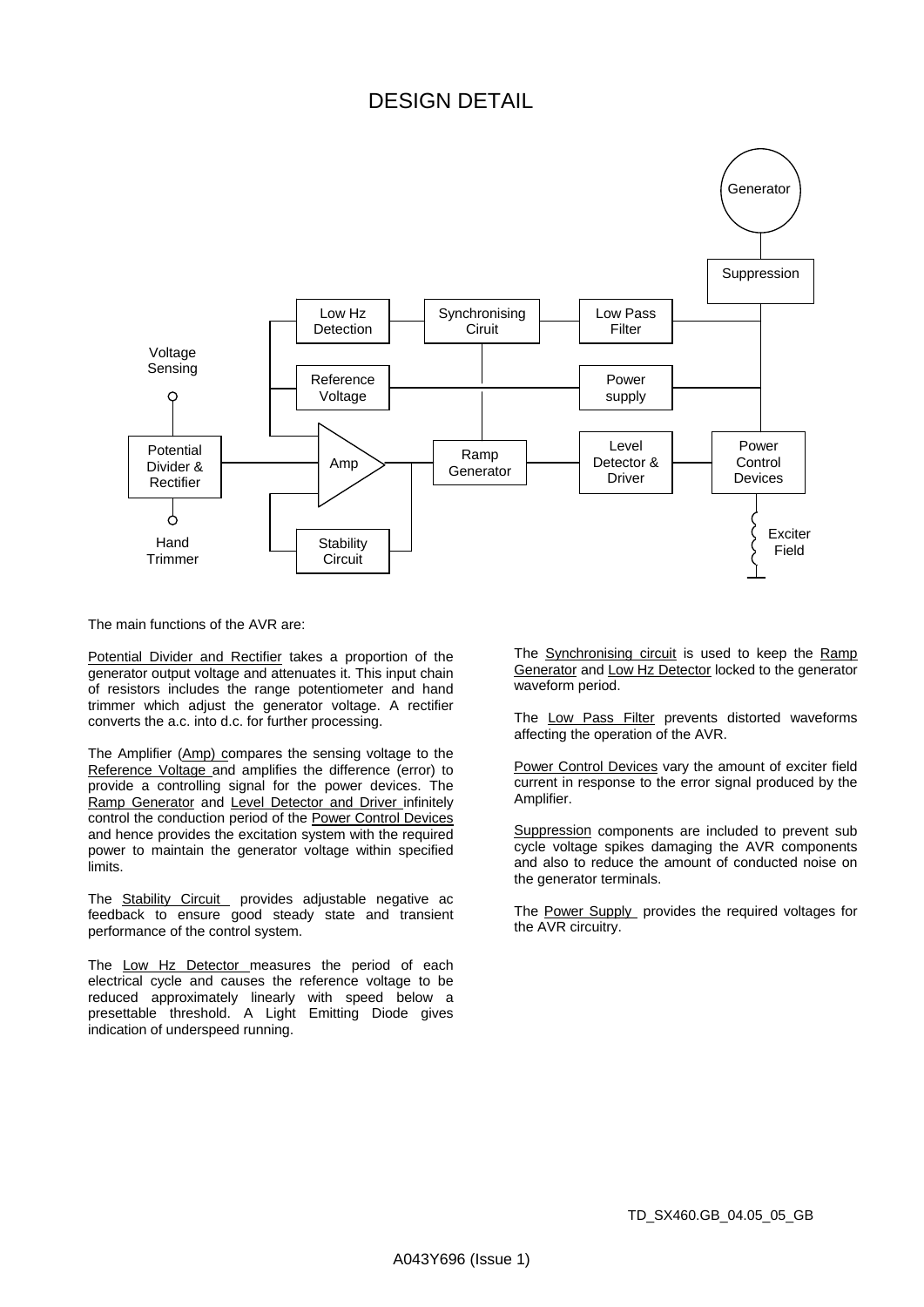# FITTING AND OPERATING



| <b>SUMMARY OF AVR CONTROLS</b>                  |                                                                                                |                                                                                                                                      |  |  |  |
|-------------------------------------------------|------------------------------------------------------------------------------------------------|--------------------------------------------------------------------------------------------------------------------------------------|--|--|--|
| <b>CONTROL</b>                                  | <b>FUNCTION</b>                                                                                | <b>DIRECTION</b>                                                                                                                     |  |  |  |
| <b>VOLTS</b><br><b>STABILITY</b><br><b>UFRO</b> | TO ADJUST GENERATOR OUTPUT VOLTAGE<br>TO PREVENT VOLTAGE HUNTING<br>TO SET THE UFRO KNEE POINT | CLOCKWISE INCREASES OUTPUT VOLTAGE<br>CLOCKWISE INCREASE THE DAMPING EFFECT<br>CLOCKWISE REDUCES THE KNEE POINT<br>F P F R I F I R N |  |  |  |

# **ADJUSTMENT OF AVR CONTROLS**

### **VOLTAGE ADJUSTMENT**

The generator output voltage is set at the factory, but can be altered by careful adjustment of the VOLTS control on the AVR board, or by the external hand trimmer if fitted. Terminals 1 and 2 on the AVR will be fitted with a shorting link if no hand trimmer is required. Terminals 3 and 4 are linked only for special low voltage applications.

**CAUTION** Do not increase the voltage above the rated generator voltage. If in doubt, refer to the rating plate mounted on the generator case.

**CAUTION** Do not ground any of the hand trimmer terminals as these could be above earth potential. Failure to observe this could cause equipment damage.

If a replacement AVR has been fitted or re-setting of the VOLTS adjustment is required, proceed as follows:

## **CAUTION**

1. Before running generator, turn the VOLTS control fully anti-clockwise.

2. Turn remote volts trimmer (if fitted) to midway position.

3. Turn STABILITY control to midway position.

4. Connect a suitable voltmeter (0-300V ac) across line to neutral of the generator.

5. Start generator set, and run on no load at nominal frequency e.g. 50-53Hz or 60-63Hz.

6. If the red Light Emitting Diode (LED) is illuminated, refer to the Under Frequency Roll Off (UFRO) adjustment.

7. Carefully turn VOLTS control clockwise until rated voltage is reached.

8. If instability is present at rated voltage, refer to stability adjustment, then re-adjust voltage if necessary. 9. Voltage adjustment is now completed.